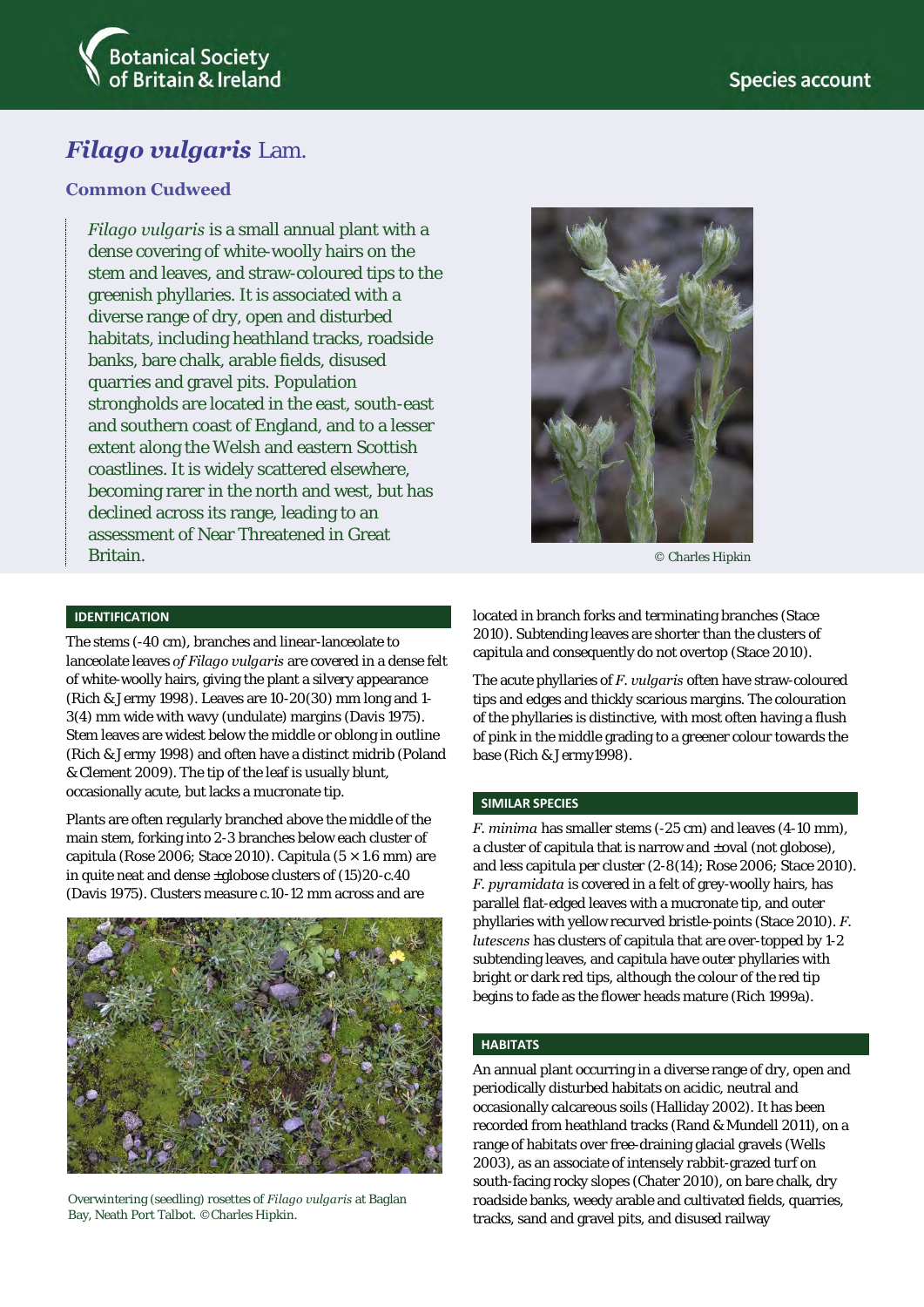# *Filago vulgaris* Lam

embankments. *F. vulgaris* is often found growing with other annuals such as *Apera spica-venti*, *F. minima*, *Hypochaeris glabra, Ornithopus perpusillus*, *Scleranthus annuus* and *Trifolium arvense.*

### **BIOGEOGRAPHY**

British strongholds for *F. vulgaris* are located in the east, south-east and along the southern coast of England. It is widely scattered across Wales, especially in coastal areas, but is rare in northern England, Ireland and Scotland, save for the eastern and north-east coastlines near the Firth of Forth and the Moray Firth where is widely scattered.

*F. vulgaris* reaches the northern limit of its European range in Caithness, Scotland and Jutland in northern Sweden (Halliday 2002; Preston 2007). The species belongs to the European Southern-temperate element (Preston & Hill 1997), with its easterly limits in north-western Iran and its southern limit through Macronesia, Algeria, Crete and northern Turkey. *F. vulgaris* is widely naturalised in North America.

#### **ECOLOGY**

A winter or spring annual, flowering from June to September. Plants consist of a main stem with branches and 'flowering heads' comprising a cluster of capitula. Each capitula is surrounded by phyllaries (receptacular scales) and contains a cluster of florets, the inner of which are hermaphrodite (i.e. contain stamens and styles) and the outer female (i.e. contain styles only). The number of hermaphrodite florets [(1-)2-3(-4)



Distribution of *Filago vulgaris* in Great Britain and Ireland. University Press. Edinburgh.

in the case of *F. vulgaris*] is an important diagnostic character best examined before plants begin to fruit (Rich 1999b).

Fruits are ellipsoid achenes ( $07.-0.9 \times 0.3-0.4$  mm) that are a green-brown colour and have a lustrous surface covered with whitish papillae (Bojňanský & Fargašová 2007). Plants that produce numerous small seeds usually have a persistent soil seed bank. Although no studies have been found specifically relating to longevity and *F. vulgaris*, other *Filago* species (e.g. *F. minima*) have been reported as persisting in the soil for more than 40 years (Thompson et al. 1997).

Seed germinates in the autumn and occasionally in early spring, with seedlings and mature plants requiring sunny, open and dry conditions on moderately infertile soils (Hill et al. 2004). Populations can fluctuate and may be transient depending on conditions from one year to the next, although a decline of more than 20% occurred between 1930 and 1999 (Cheffings & Farrell 2005).

No dispersal studies have been undertaken for the species, but it is likely that the primary mechanism of seed dispersal is via wind due to the presence of pappi, with secondary vectors probably including the feet and fur of animals and the tyres and equipment of farm machinery.

#### **THREATS**

The decline of *F. vulgaris* has been attributed to changing agricultural practices, notably the increase in the application of herbicide and the sowing of year-round crops, as well as the cultivation of marginal grassland to arable (Halliday 2002). As a plant requiring disturbance, it has suffered from a pervasive 'tidying-up' of the countryside in recent years.

#### **MANAGEMENT**

Management is often passive, with suitable habitat kept open by a combination of walkers, rabbits or vehicle activity. In arable areas, management should include the provision of uncropped, rotationally disturbed margins or fallow areas in locations where the species is extant or has been recorded in the recent past.

# **REFERENCES**

- Bojňanský, V. & Fargašová, A. 2007. *Atlas of seed and fruits of Central and East-European Flora*. Springer, The Netherlands.
- Chater, A.O. 2010. *Flora of Cardiganshire*. Privately published, Aberystwyth.
- Cheffings, C.M., Farrell, L. (eds.), Dines, T.D., Jones, R.A., Leach, S.J., McKean, D.R., Pearman, D.A., Preston, C.D. Rumsey, F.J. & Taylor, I. 2005. *The Vascular Plant Red Data List for Great Britain. Species Status* **7**: 1-116. Joint Nature Conservation Committee (JNCC), Peterborough.
- Davis, P.H. 1975. *Flora of Turkey, volume 5*. Edinburgh